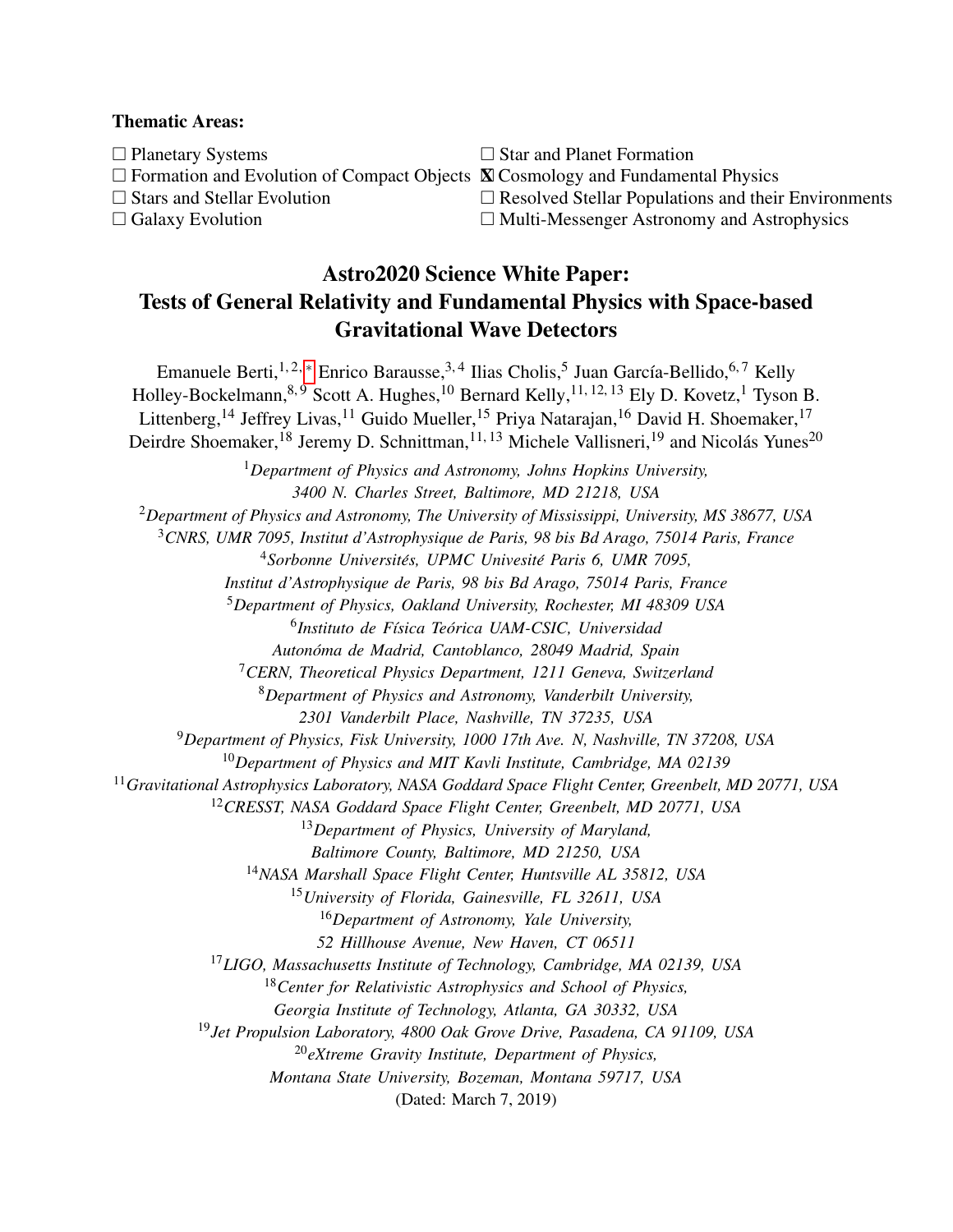Low-frequency gravitational-wave astronomy can perform precision tests of general relativity and probe fundamental physics in a regime previously inaccessible. A space-based detector will be a formidable tool to explore gravity's role in the cosmos, potentially telling us if and where Einstein's theory fails and providing clues about some of the greatest mysteries in physics and astronomy, such as dark matter and the origin of the Universe.

<span id="page-1-0"></span><sup>∗</sup> [email: berti@jhu.edu, phone: 410-516-2535](mailto:email: berti@jhu.edu, phone: 410-516-2535)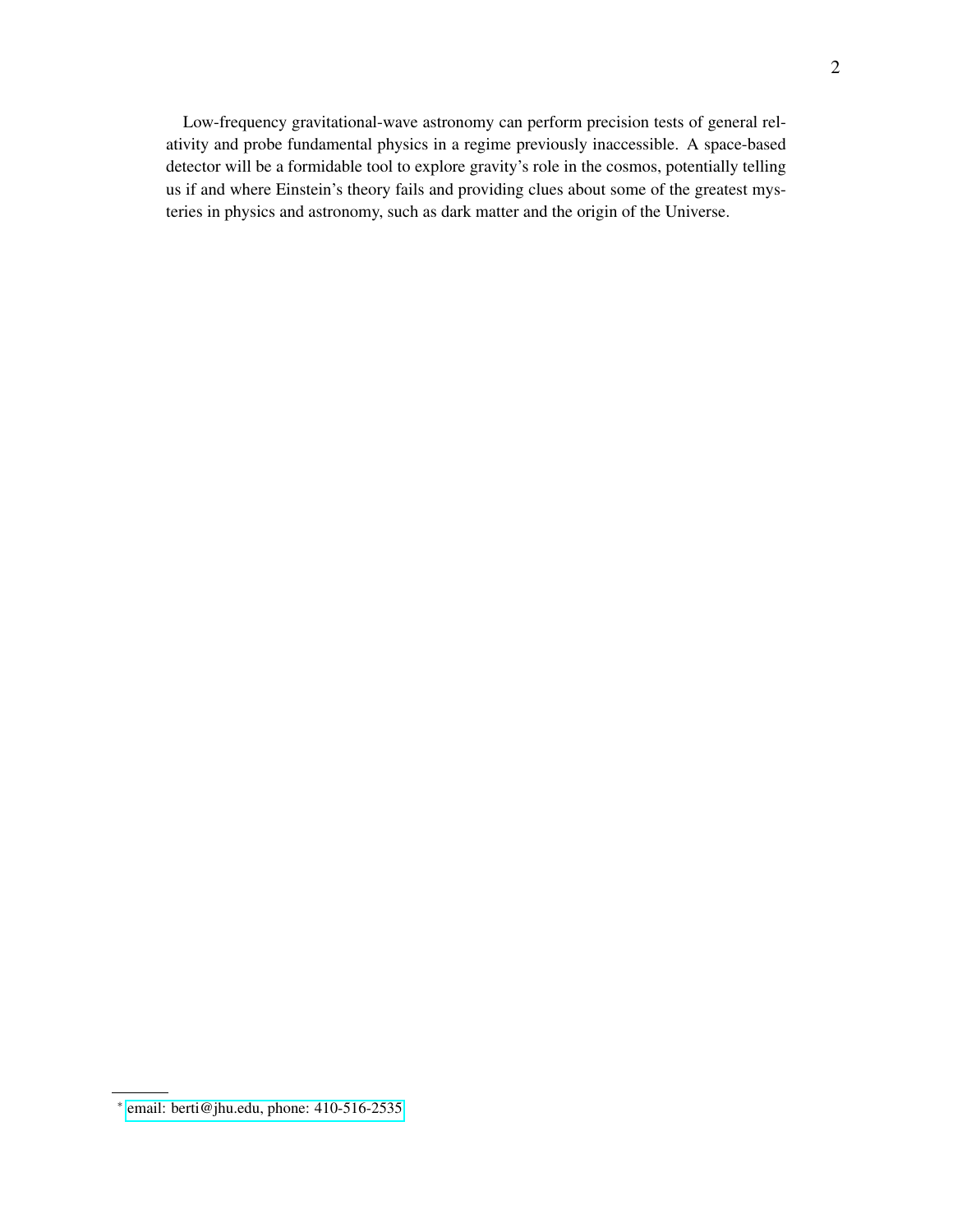Einstein's theory of gravity, general relativity (GR), has been a triumph of theoretical physics, having passed numerous observational tests – from the perihelion precession of Mercury's orbit around the Sun, to the Nobel Prize winning discoveries of the Hulse-Taylor pulsar [\[1\]](#page-7-0) and of gravitational waves (GWs) from black hole (BH) binary mergers [\[2\]](#page-7-1). Nonetheless, there are strong theoretical reasons – which relate to the origin of the Universe and physics beyond the Standard Model – to suspect that a deeper theory will emerge upon closer scrutiny.

Until recently, our picture of the Universe was mostly assembled using traditional electromagnetic telescopes in every waveband, from gamma rays to radio. Although this picture revealed wonders, it has so far lacked highly precise information about objects where gravity is extremely strong such as BHs, or where gravity is dynamical and speeds are relativistic. The missing pieces of the puzzle will be provided by GW detectors, such as LIGO [\[3\]](#page-7-2), Virgo [\[4\]](#page-7-3), and future groundbased detectors; Pulsar Timing Arrays [\[5\]](#page-7-4); and the planned future space-based interferometers such as LISA [\[6\]](#page-7-5). Unlike light, GWs are not easily absorbed by matter, allowing us to peer beyond interstellar gas, beyond intervening galaxies, beyond accretion disks of massive BHs, and into the hearts of strong-gravity objects. This white paper concerns the theme *Cosmology and Fundamental Physics*, and specifically addresses tests of gravity and fundamental physics. Another white paper, *Cosmology with a space-based gravitational wave observatory* by Caldwell et al., focuses on the exciting opportunities provided by mHz GW observations for understanding the early Universe.

Space-based GW observatories are sensitive to gravitational wavelengths inaccessible to their ground-based counterparts [\[3\]](#page-7-2). Current detectors operate at frequencies  $\gtrsim 10$  Hz and detect binaries with masses  $\lesssim 10^2 M_{\odot}$  in the "local" Universe. This includes BH merger events lasting minutes or less, with typical signal-to-noise ratio (SNRs) of a few tens. Space-based missions such as LISA [\[6,](#page-7-5) [7\]](#page-7-6) will operate at frequencies ∼ 1 mHz and target very different source populations, including the merger of massive BHs in galactic centers. Events can last weeks, months or years with SNRs in the hundreds to thousands, allowing us to probe a much larger volume of the Universe. Space-based observatories will measure  $\sim 10^4$ – $10^5$  GW cycles from massive BH mergers and extreme mass-ratio inspirals (EMRIs), encoding information from which we will draw exquisitely precise astrophysical measurements and perform stringent tests of GR in the strong gravity regime.

The science case for space-based GW detectors as fundamental physics experiments is outstanding. Compared to binary pulsar and ground-based observations, these detectors will provide high-SNR observations of completely different source populations, potentially revealing novel phenomena and probing gravity at very different frequencies, and hence different source masses and energy scales. Some GR modifications affect gravity only in the strong field, while simultaneously passing all binary pulsar, cosmology and Solar System tests [\[8](#page-7-7)[–10\]](#page-7-8). Space-based GW detectors have an unprecedented potential to carry out *precision tests* in this mostly unexplored strong gravity regime [\[11\]](#page-7-9). A single space-based detection should allow for precision tests of GR at the sub 0.1% level, a factor of 100–1000 better than current ground-based detections.

Schematically, modifications of GR can affect: (a) GW generation, (b) GW propagation, (c) BH spacetimes, and/or (d) BH dynamics. Modifications to GW generation can, for example, lead to violations of the strong equivalence principle. Modifications to the propagation of GWs can be thought of as changes in their dispersion relation, e.g. due to gravitational Lorentz symmetry breaking. Modifications to the astrophysical expectation that rotating BHs are described by the Kerr metric arise in various gravity theories, such as those containing high-order curvature terms in the action. Finally, the relaxation of the remnant after a BH collision is encoded in its oscillation spectrum (the so-called "ringdown" [\[12\]](#page-7-10)), which is also typically corrected in modified theories of gravity. Different GW sources targeted by space-based GW detectors are better at probing different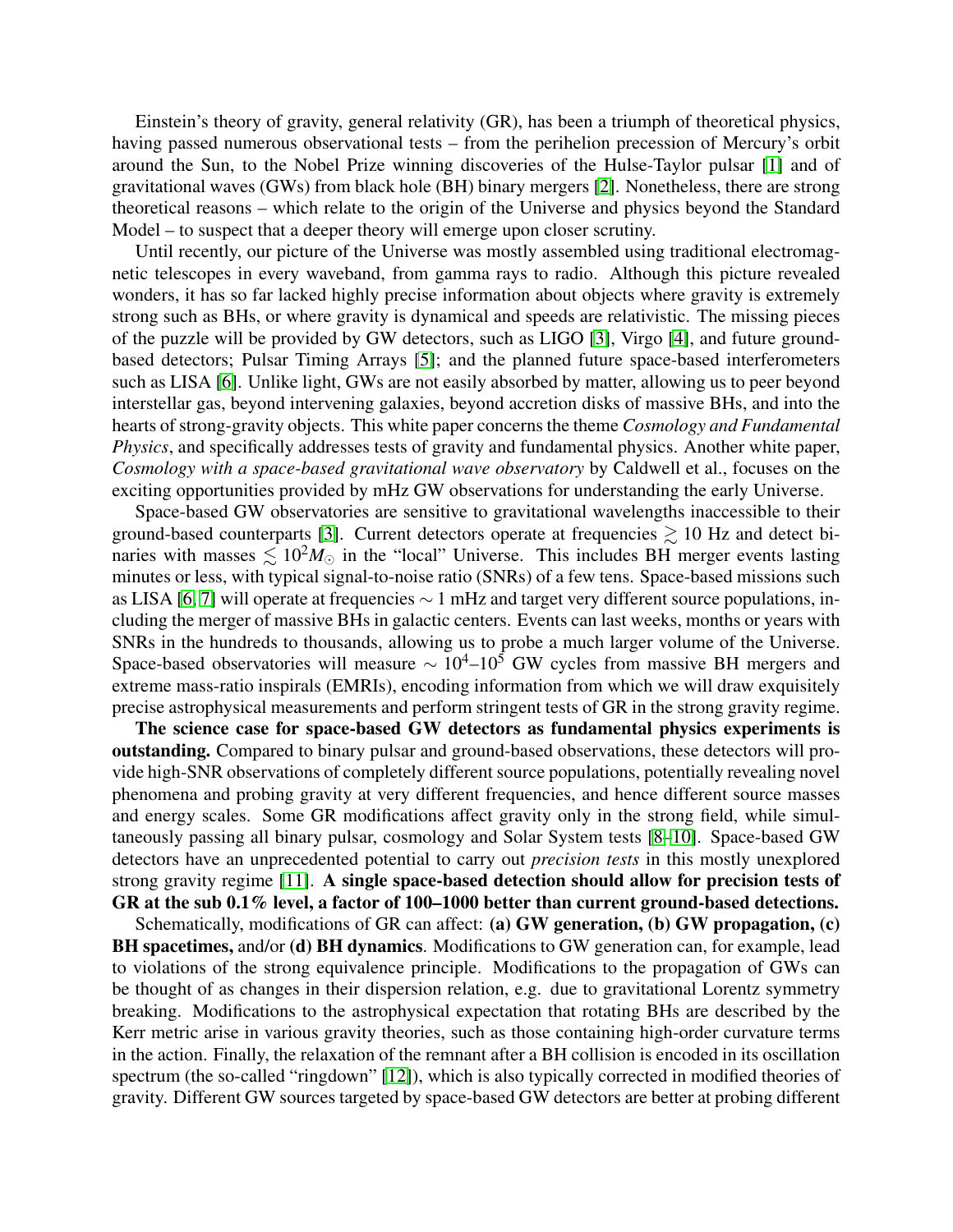classes of modifications of GR. Massive BH mergers are excellent at probing (a), (b), and (d). The inspiral of a small compact object into a massive BH (a so-called extreme mass-ratio inspiral, or EMRI) will be very good for (b) and has the unique ability to probe (c), as discussed below.



*Probing gravitational wave generation and propagation.* Inferences drawn from GWs can be divided into two classes, depending on the sector of the theory they constrain: *(a) generation* and *(b) propagation*. The generation sector deals with the way GWs (and any additional degree of freedom) are produced, and how they evolve in time and backreact on the evolution of the source (say, a binary system). The propagation sector deals with how GWs travel away from the source.

It took the gravity theory community approximately 50 years to obtain a model of the GWs emitted in the inspiral and merger of compact binaries in GR accurate enough for LIGO/Virgo observations. Given the plethora of proposed modified gravity models and the extreme difficulty in constructing sufficiently accurate GW models for data analysis, it is not very useful to carry out similar calculations on a theory-by-theory basis. It is much more appealing to develop generic tests of Einstein's theory given the available data. In the context of Solar System observations one can expand the Einstein equations in powers of  $v/c$  around their Newtonian limit. This idea led to the development of the widely used "parameterized post-Newtonian" (ppN) framework of Will and Nordtvedt [\[13](#page-7-11)[–16\]](#page-7-12). A similar proposal to carry out generic tests was implemented in the analysis of LIGO BH merger observations [\[17\]](#page-7-13), and it consists of verifying the post-Newtonian structure of the GW phase [\[18\]](#page-7-14). In the parameterized post-Einsteinian (ppE) approach [\[19\]](#page-7-15), Bayesian inference on the data decides the posteriors for the magnitude of "GR correction" parameters, which can then be mapped to posteriors on coupling parameters of specific theories [\[9,](#page-7-16) [20\]](#page-7-17).

Such theory-agnostic approaches allow us to answer the question: what new physics can be probed with space-based GW detectors? Any order-of-magnitude improvement in our understanding of the behavior of strong, dynamical gravity can lead to potential breakthroughs. As an illustration of the dangers of extrapolating physical theories, note that the gravitational potential at the Earth's surface (where Newtonian gravity is extremely successful) is only 4 orders of magnitude smaller than the gravitational potential at the Sun's surface, where relativistic effects are relevant (as shown by the classical Solar System tests of GR). Going beyond gravity, a very successful theory such as quantum electrodynamics cannot be extrapolated from atomic to nuclear energy scales, where the strong interaction dominates; again, these two scales are separated by just 6 orders of magnitude. Therefore it is not unreasonable to expect that LISA may provide breakthroughs in our understanding of gravity when one considers that multi-wavelength observations with space- and ground-based instruments will allow for constraints on violations of the strong equivalence principle that are 8 orders of magnitude more stringent than all current bounds [\[21\]](#page-7-18). Single observations with future instruments will yield constraints on the size of a large extra-dimension (in Randall-Sundrum type models) that are 5 orders of magnitude more stringent than current bounds with LIGO; constraints on the temporal variability of Newton's gravitational constant that are 12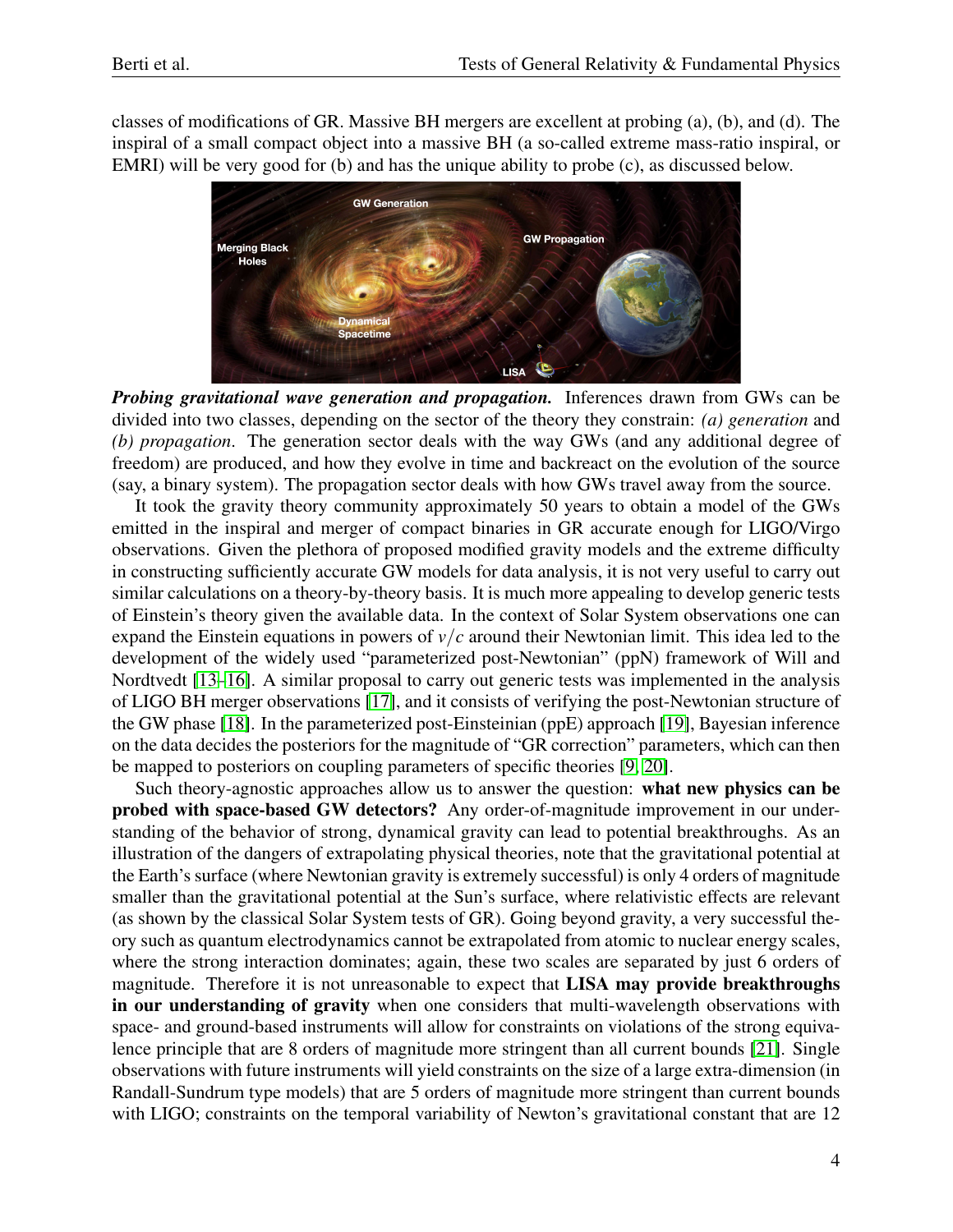orders of magnitude more stringent than the best current bounds with LIGO; and constraints on the mass of the graviton from propagation effects that are about 5 orders of magnitude better than current bounds [\[22\]](#page-7-19), beginning to approach the natural value of the mass of the graviton in eV that one would expect if such a mass is connected to a solution to the dark energy problem.

In conclusion, space-based detectors will be exceptional tools to test the generation and propagation of GWs. They are generally 2–4 orders of magnitude better than current GW detectors at probing the generation of GWs from binaries for theories that produce effects at negative PN order: these include scalar-tensor theory, Einstein-dilaton-Gauss Bonnet and dynamical Chern-Simons gravity, theories that violate Lorentz symmetry, theories with extra dimensions, and theories with a time-varying gravitational constant. Space-based and third-generation Earth-based detectors [\[23\]](#page-7-20) can observe merging BH binaries at cosmological distances, and their longer longer baseline will yield tighter bounds on the propagation of GWs.

*Probing black hole spacetimes and dynamics.* Observational evidence for massive BHs at the centers of galaxies has been garnered by electromagnetic radiation emitted as stars and gas interact with the BH's gravitational potential. Arguably the best evidence comes from the center of our own Galaxy, where the mapping of stars orbiting a dark, compact object of mass  $4 \times 10^6 M_{\odot}$  within 100 AU has become so accurate that it was used to detect gravitational redshift by the GRAVITY collaboration [\[24\]](#page-7-21). Space-based detectors will map BH spacetimes down to **length scales**  $\sim 10^4$ times smaller, probing regions on the size of the horizon through the observation of EMRIs.

Orbiting compact objects, such as stellar-mass BHs and neutron stars, can probe the dark region close to the horizon of massive BHs. These compact objects emit mHz GWs as they inspiral into the central, massive BH. The frequencies of the GWs emitted during the inspiral are mostly determined by the mass of the central BH. Space-based detectors will be sensitive to capture events from  $10^5 - 10^7 M_{\odot}$  BHs. EMRI signals provide opportunities to test GR that are beyond the reach of GRAVITY or ground-based detectors. The white paper *The unique potential of extreme mass-ratio inspirals for gravitational-wave astronomy* by Berry et al. describes the science enabled by these sources. According to current estimates, detection rates will range from a few up to a few thousand EMRIs per year, with SNRs in the hundreds for the strongest sources [\[25\]](#page-7-22).

EMRI orbits exhibit complicated behavior, and this complexity can be used – in analogy to geodesy – to provide exquisite measurements of the multipolar structure of the central object's spacetime. For rotating (Kerr) BHs in GR, all multipoles depend on just two parameters: the mass *M* and dimensionless spin  $\chi$  of the BH. This means that EMRIs can be used to identify any deviations of the spacetime from the Kerr metric predicted by general relativity [\[11,](#page-7-9) [26,](#page-7-23) [27\]](#page-7-24). For example, every EMRI detection will provide a constraint on deviations of the quadrupole moment from the value predicted by the Kerr solution at the level of 0.01–1% [\[25,](#page-7-22) [28\]](#page-7-25).

Other ideas have been put forth to draw inferences on the nature of BHs. The dynamics of hypothetical BH alternatives in binary systems are driven by their so-called "tidal Love numbers," which encode the deformability of a self-gravitating object immersed in a tidal environment. In GR, the tidal Love numbers of black holes are exactly zero. Recent work computed the tidal Love numbers of exotic compact objects (such as boson stars, gravastars and wormholes) as well as BHs in various theories of modified gravity [\[29\]](#page-7-26). Space-based detectors could distinguish even extremely compact exotic objects from BHs [\[30\]](#page-7-27).

The large number of orbits of a small object inspiraling into a massive BH can reveal the nature of the central BH with great precision. The final phase of a BH merger also provides rich ground for testing GR. The BH remnant of a binary BH merger is highly distorted, and it radiates away these distortions by vibrating like a ringing bell in a discrete set of damped oscillation frequencies called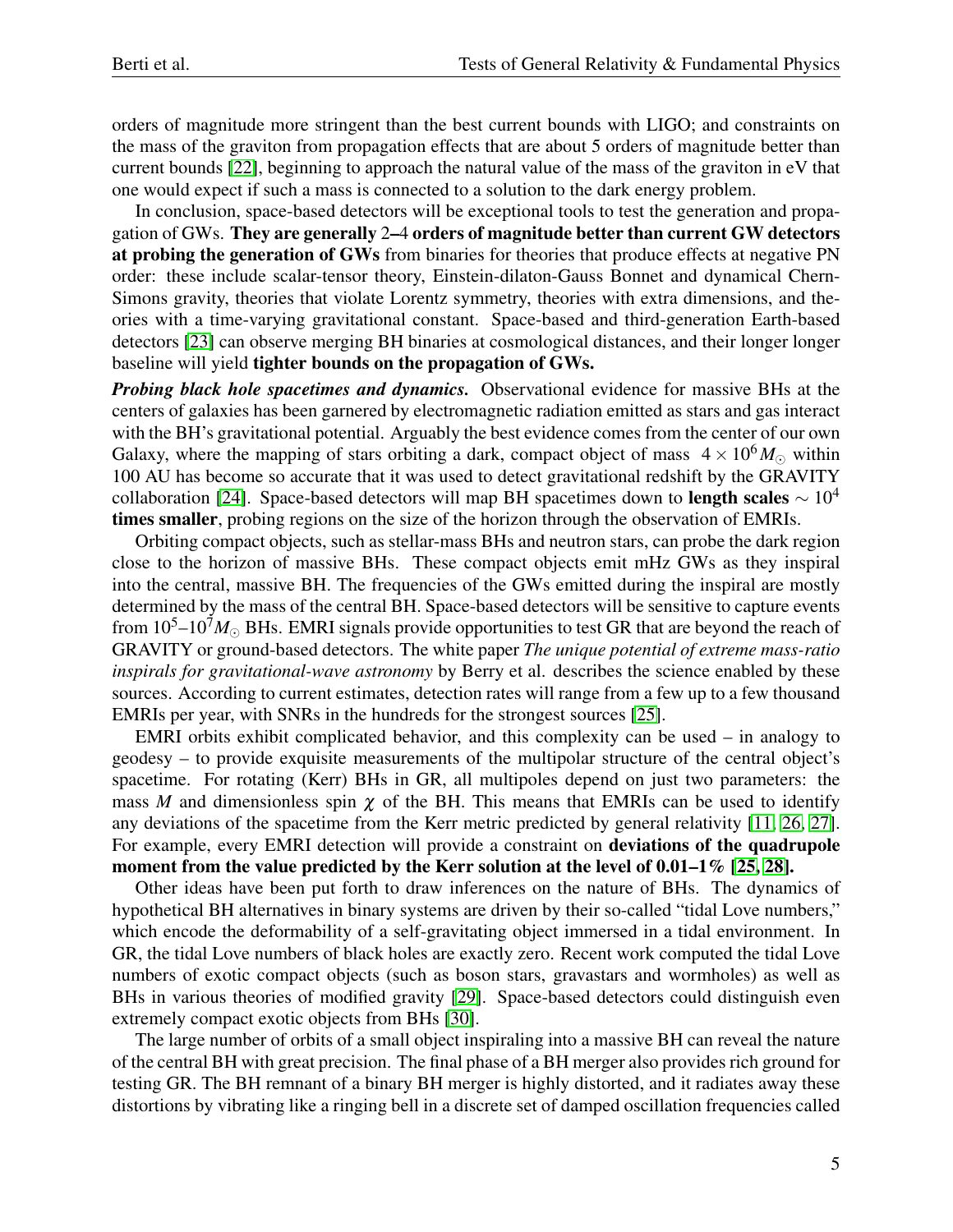"quasinormal modes." One can then imagine treating BHs as "gravitational atoms," and viewing their GW oscillation spectrum as a unique fingerprint of spacetime dynamics (in analogy with atomic spectra). This is usually called "BH spectroscopy" [\[31\]](#page-7-28). In general, a binary BH merger signal will contain several ringdown modes, although one expects the weaker modes to be hard to resolve if their amplitude is low and/or if the detector's noise is large. In GR the mode frequencies and damping times depend only on the Kerr BH mass and dimensionless spin  $(M, \chi)$ . Therefore the dominant mode can be used to identify the two numbers necessary to specify the Kerr metric; then the detection of *any* subdominant mode is a test of GR, because all complex frequencies are uniquely determined by  $(M, \chi)$ . BH spectroscopy provides important tests of the degree to which the assumptions that go into the mathematical "no-hair" theorems of GR are violated in astrophysical BH mergers [\[32\]](#page-7-29), where the spacetime is highly dynamical and non-stationary.

One of the biggest puzzles in physics is the so-called "information loss paradox": if a BH evaporates away and disappears, as Hawking predicted, it destroys the information that fell in. This violates unitarity, a foundational principle of quantum mechanics. Among proposed solutions to the paradox there are scenarios (including "firewall" and "fuzzball" proposals) that predict quantum modifications at the horizon scale [\[33\]](#page-7-30). If a merger remnant does not possess an event horizon, the standard ringdown signal could be followed by quasiperiodic bursts of radiation ("echoes") that carry information about near-horizon structures, which are conjectured to exist in some models of quantum gravity [\[34,](#page-7-31) [35\]](#page-7-32). Measurements of post-merger radiation [\[36\]](#page-7-33) and of stochastic GW backgrounds [\[37\]](#page-7-34) with Earth- or space-based interferometers could constrain these scenarios.

A range of GW detectors could detect the quasinormal modes of a BH. However, thirdgeneration ground-based detectors (like the Einstein Telescope and Cosmic Explorer) are needed to match the SNR of space-based detectors and to perform BH spectroscopy [\[38\]](#page-8-0). An important difference between Earth- and space-based detectors is that a very large fraction of BH spectroscopy tests will occur at cosmological redshift in space-based (but not in Earth-based) detectors. Even third-generation detectors like Einstein Telescope would be limited to  $z \leq 3$ , and only 40-km detectors, such as Cosmic Explorer [\[39\]](#page-8-1), would be able to do spectroscopy at  $z \approx 10$ . By contrast, BH merger SNRs in space are so large that we could detect several modes and do BH spectroscopy out to  $z \approx 5$ , 10, or even 20, depending only on uncertainties in astrophysical BH formation models [\[38,](#page-8-0) [40\]](#page-8-2). This would allow simultaneous constraints of the large-scale dynamics of gravity (which may differ from the standard ΛCDM scenario if, say, cosmological expansion is due to gravitational degrees of freedom that evolve with redshift) and of the strong field, highly dynamical regime. As a corollary of this kind of analysis, GW detectors in space will produce an exquisitely accurate redshift survey of BH masses and spins which is of enormous value to astronomy (beyond its intrinsic theoretical physics interest). Quite remarkably, BH mass and spin measurements can also be used to probe dark matter, as we discuss below.

*Probing dark matter.* One of the most extraordinary features of massive, rotating BHs is that they can act as particle detectors, and therefore confirm or rule out the existence of light bosonic fields, which have been proposed as dark matter candidates [\[41,](#page-8-3) [42\]](#page-8-4), in the Universe. **Observations of** rotating BHs with space-based GW detectors could therefore constrain or detect certain dark matter candidates, even in the absence of a direct detection of stochastic GWs of cosmological origin. The reason is that ultralight bosonic fields around spinning BHs can trigger a superradiant instability that Press and Teukolsky called a "BH bomb" [\[43\]](#page-8-5), forming a long-lived bosonic "cloud" outside the horizon. The superradiant instability spins the BH down, transferring up to a few percent of the BH's mass and angular momentum to the cloud [\[44–](#page-8-6)[51\]](#page-8-7). The condensate is then dissipated through the emission of GWs with frequency  $f \sim m_s/\hbar$ , where  $m_s$  is the mass of the field.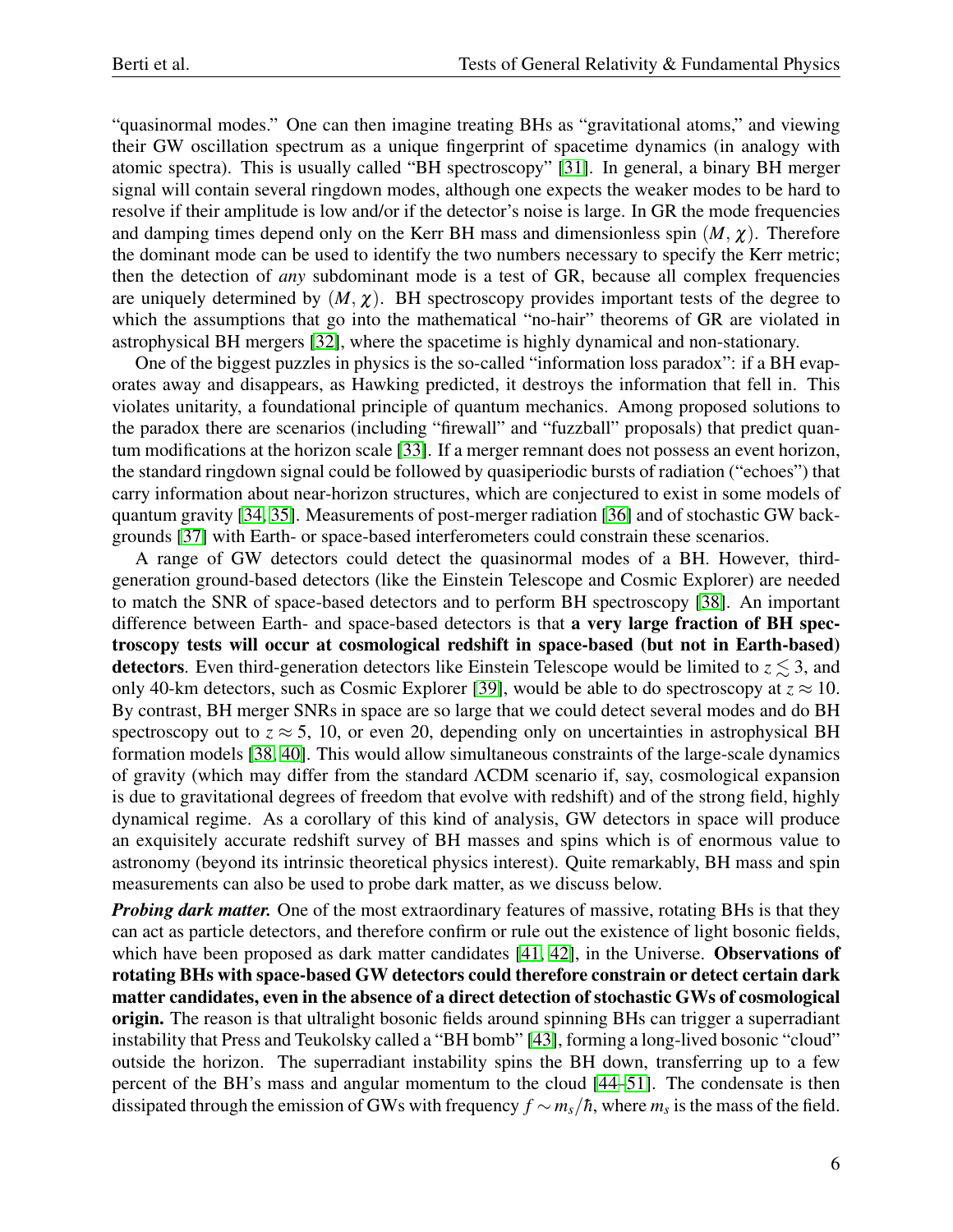This explosive mechanism is most effective when the boson's Compton wavelength is comparable to the BH's gravitational radius [\[52\]](#page-8-8). Strong motivation to investigate this possibility comes e.g. from "string axiverse" scenarios in particle theory (where axion-like particles arise over a broad range of masses in string theory compactifications as Kaluza–Klein zero modes of antisymmetric tensor fields [\[53\]](#page-8-9)) and from "fuzzy dark matter" scenarios (which require axions with masses  $\approx 10^{-22}$  eV [\[42\]](#page-8-4)). Current Earth-based detectors can probe boson masses  $m_s \sim 10^{-13}$ – $10^{-11}$  eV, while a space-based detector can detect or rule out bosons of mass  $m_s \sim 10^{-19} - 10^{-15}$  eV [\[54–](#page-8-10) [58\]](#page-8-11). While axions in the "standard" mass range proposed to solve the strong CP problem of QCD could be tested by GW interferometers on Earth [\[46,](#page-8-12) [49,](#page-8-13) [54\]](#page-8-10), LISA could test a broad range of masses relevant to string axiverse scenarios, as well as some candidates for fuzzy dark matter.

The range of allowed boson masses *m<sup>s</sup>* can also be constrained by LISA measurements of the spins of BHs in binary systems. For a given  $m_s$ , spinning BHs should not exist when the BH spin  $\chi$ is large enough to trigger superradiant instabilities. Instability windows in the BH spin versus mass plane, for selected values of *m<sup>s</sup>* , can be obtained by requiring that the instability acts on timescales shorter than known astrophysical processes, such as accretion and mergers. Roughly speaking, continuum fitting or Iron K $\alpha$  measurements of supermassive BH spins probe the existence of bosons in the mass range  $m_s \sim 10^{-19} - 10^{-17}$  eV. For stellar-mass BHs, the relevant mass range is  $m_s \sim 10^{-12}$ –10<sup>-11</sup> eV. BH spin measurements with a space-based GW detector can rule out light dark matter particles in the intermediate mass range (roughly  $m_s \sim 10^{-16}$ – $10^{-13}$  eV) inaccessible to electromagnetic observations of stellar and massive BHs. Space-based GW detectors can probe the existence of light scalar fields in a large mass range that is not probed by other BH spin measurement methods, or even measure *m<sup>s</sup>* with ∼ 10% accuracy if scalars in the mass range  $[10^{-17}, 10^{-13}]$  eV exist in nature [\[55\]](#page-8-14). Spin-one and spin-two fields (i.e., hypothetical dark photons or massive gravitons) would trigger even stronger superradiant instabilities, so a spacebased detector could either detect them or set strong constraints on their existence [\[51,](#page-8-7) [59,](#page-8-15) [60\]](#page-8-16).

Another interesting candidate for dark matter are primordial BHs (PBHs) [\[61\]](#page-8-17). In particular, PBHs in the stellar-mass range may contribute a non-negligible fraction of dark matter [\[62–](#page-8-18) [65\]](#page-8-19). PBHs can dynamically form binaries, typically resulting in highly eccentric orbits at formation [\[66\]](#page-8-20). GWs are a direct probe of the self-interaction of PBH dark matter [\[67\]](#page-8-21). With its access to earlier stages of the inspiral, a space-based detector can be invaluable in distinguishing the PBH binary formation channel from stellar-origin formation channels through measurements of the spin and eccentricity [\[68\]](#page-8-22), as well as the mass spectrum [\[69\]](#page-8-23). Another source of unique information is through the stochastic background. The PBH merger rate at high redshift is not limited by the star formation rate, and so the stochastic background from these events should extend to lower frequencies (and higher redshifts) than for traditional binary BH sources [\[70,](#page-8-24) [71\]](#page-9-0). Meanwhile, if PBHs are to form from the collapse of overdense regions deep in the radiation domination era, the required  $\mathcal{O}(1)$  fluctuations in the primordial curvature power spectrum will provide a second-order source of primordial GWs [\[72–](#page-9-1)[74\]](#page-9-2). The characteristic frequency of these GWs is directly related to the PBH mass. Interestingly, one of the least constrained mass windows for PBH dark matter - $10^{-13} M_{\odot}$  to  $10^{-11} M_{\odot}$  – corresponds precisely to the mHz frequency window of LISA [\[75](#page-9-3)[–77\]](#page-9-4). LISA will be able to test the PBH dark matter scenario in this mass window through the two-point and three-point correlations of the GW signal [\[78,](#page-9-5) [79\]](#page-9-6).

In conclusion, space-based interferometers usher in the promise of mHz GW astronomy and, with it, the power to test our understanding of gravitational physics, from modifications of GR to hints at the true nature of dark matter. Space-based GW detectors will dramatically advance, and potentially revolutionize, our understanding of fundamental physics and astrophysics.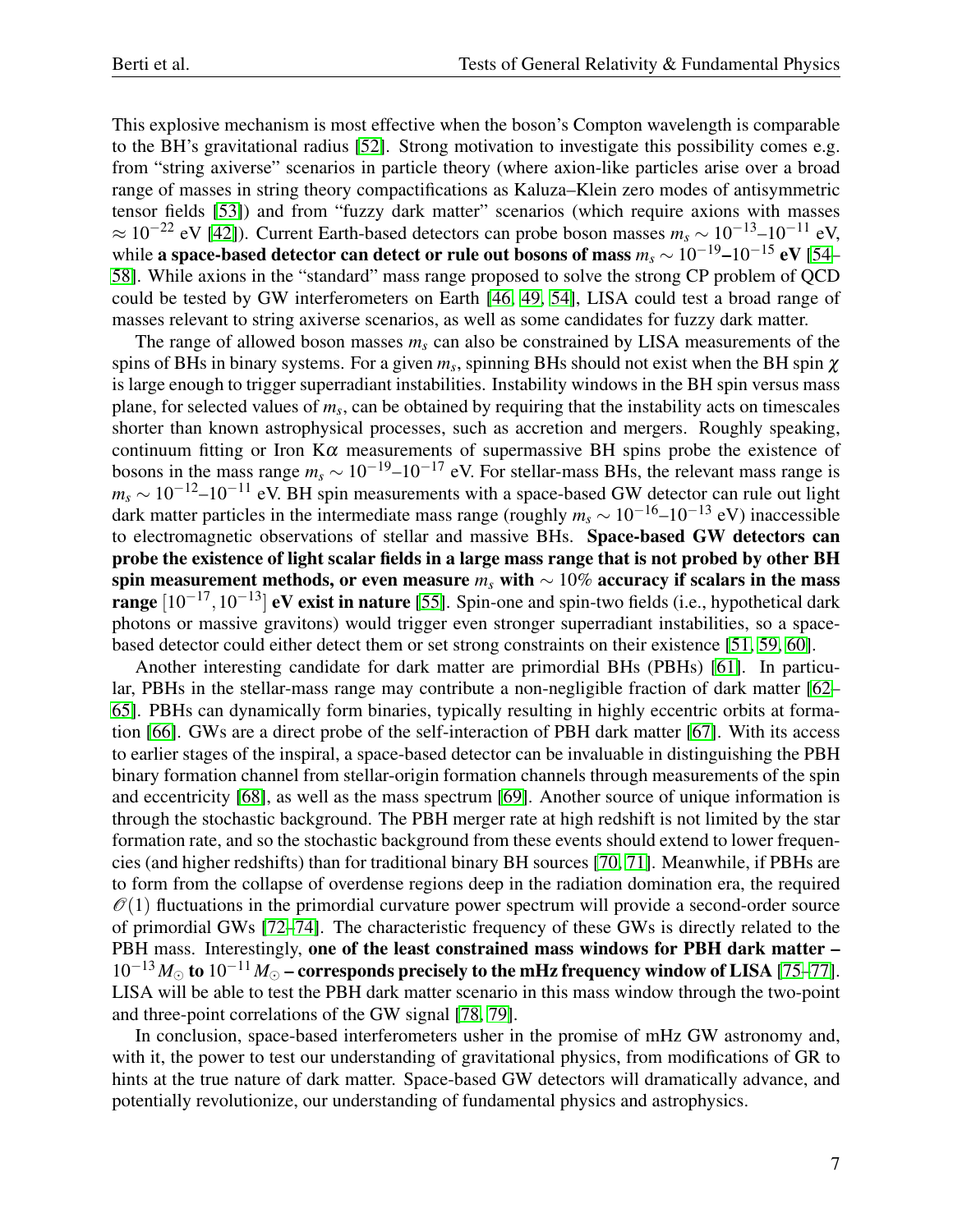## REFERENCES

- <span id="page-7-0"></span>[1] R. A. Hulse and J. H. Taylor, Astrophys. J. 195, L51 (1975).
- <span id="page-7-1"></span>[2] B. P. Abbott et al. (Virgo, LIGO Scientific), Phys. Rev. Lett. 116, 061102 (2016), 1602.03837.
- <span id="page-7-2"></span>[3] A. Abramovici et al., Science **256**, 325 (1992).
- <span id="page-7-3"></span>[4] A. Giazotto, Nucl. Instrum. Meth. A289, 518 (1990).
- <span id="page-7-4"></span>[5] J. P. W. Verbiest et al., Mon. Not. Roy. Astron. Soc. 458, 1267 (2016), 1602.03640.
- <span id="page-7-5"></span>[6] H. Audley et al. (2017), 1702.00786.
- <span id="page-7-6"></span>[7] P. Amaro-Seoane et al., Class. Quant. Grav. 29, 124016 (2012), 1202.0839.
- <span id="page-7-7"></span>[8] C. M. Will, Living Rev. Rel. 17, 4 (2014), 1403.7377.
- <span id="page-7-16"></span>[9] N. Yunes and X. Siemens, Living Rev. Rel. 16, 9 (2013), 1304.3473.
- <span id="page-7-8"></span>[10] E. Berti et al., Class. Quant. Grav. 32, 243001 (2015), 1501.07274.
- <span id="page-7-9"></span>[11] J. R. Gair, M. Vallisneri, S. L. Larson, and J. G. Baker, Living Rev. Rel. 16, 7 (2013), 1212.5575.
- <span id="page-7-10"></span>[12] E. Berti, V. Cardoso, and A. O. Starinets, Class. Quant. Grav. 26, 163001 (2009), 0905.2975.
- <span id="page-7-11"></span>[13] K. Nordtvedt, Phys. Rev. **169**, 1017 (1968).
- [14] C. M. Will, Astrophysical Journal 163, 611 (1971).
- [15] C. M. Will and K. Nordtvedt, Jr., Astrophysical Journal 177, 757 (1972).
- <span id="page-7-12"></span>[16] K. Nordtvedt, Jr. and C. M. Will, Astrophysical Journal 177, 775 (1972).
- <span id="page-7-13"></span>[17] B. P. Abbott et al. (Virgo, LIGO Scientific), Phys. Rev. Lett. 116, 221101 (2016), 1602.03841.
- <span id="page-7-14"></span>[18] K. G. Arun, B. R. Iyer, M. S. S. Qusailah, and B. S. Sathyaprakash, Class. Quant. Grav. 23, L37 (2006), gr-qc/0604018.
- <span id="page-7-15"></span>[19] N. Yunes and F. Pretorius, Phys. Rev. **D80**, 122003 (2009), 0909.3328.
- <span id="page-7-17"></span>[20] E. Berti, K. Yagi, and N. Yunes (2018), 1801.03208.
- <span id="page-7-18"></span>[21] E. Barausse, N. Yunes, and K. Chamberlain, Phys. Rev. Lett. **116**, 241104 (2016), 1603.04075.
- <span id="page-7-19"></span>[22] K. Chamberlain and N. Yunes, Phys. Rev. **D96**, 084039 (2017), 1704.08268.
- <span id="page-7-20"></span>[23] E. D. Hall and M. Evans (2019), 1902.09485.
- <span id="page-7-21"></span>[24] R. Abuter et al. (GRAVITY) (2018), 1807.09409.
- <span id="page-7-22"></span>[25] S. Babak, J. Gair, A. Sesana, E. Barausse, C. F. Sopuerta, C. P. L. Berry, E. Berti, P. Amaro-Seoane, A. Petiteau, and A. Klein, Phys. Rev. D95, 103012 (2017), 1703.09722.
- <span id="page-7-23"></span>[26] F. D. Ryan, Phys. Rev. **D52**, 5707 (1995).
- <span id="page-7-24"></span>[27] F. D. Ryan, Phys. Rev. **D56**, 1845 (1997).
- <span id="page-7-25"></span>[28] J. R. Gair, S. Babak, A. Sesana, P. Amaro-Seoane, E. Barausse, C. P. L. Berry, E. Berti, and C. Sopuerta, J. Phys. Conf. Ser. 840, 012021 (2017), 1704.00009.
- <span id="page-7-26"></span>[29] V. Cardoso, E. Franzin, A. Maselli, P. Pani, and G. Raposo, Phys. Rev. D95, 084014 (2017), [Addendum: Phys. Rev.D95,no.8,089901(2017)], 1701.01116.
- <span id="page-7-27"></span>[30] A. Maselli, P. Pani, V. Cardoso, T. Abdelsalhin, L. Gualtieri, and V. Ferrari, Phys. Rev. Lett. 120, 081101 (2018), 1703.10612.
- <span id="page-7-28"></span>[31] S. L. Detweiler, Astrophys. J. 239, 292 (1980).
- <span id="page-7-29"></span>[32] V. Cardoso and L. Gualtieri, Class. Quant. Grav. 33, 174001 (2016), 1607.03133.
- <span id="page-7-30"></span>[33] S. B. Giddings (2017), 1703.03387.
- <span id="page-7-31"></span>[34] E. Barausse, V. Cardoso, and P. Pani, Phys. Rev. D89, 104059 (2014), 1404.7149.
- <span id="page-7-32"></span>[35] V. Cardoso, E. Franzin, and P. Pani, Phys. Rev. Lett. **116**, 171101 (2016), [Erratum: Phys. Rev. Lett.117,no.8,089902(2016)], 1602.07309.
- <span id="page-7-33"></span>[36] V. Cardoso and P. Pani, Nat. Astron. 1, 586 (2017), 1709.01525.
- <span id="page-7-34"></span>[37] E. Barausse, R. Brito, V. Cardoso, I. Dvorkin, and P. Pani, Class. Quant. Grav. 35, 20LT01 (2018),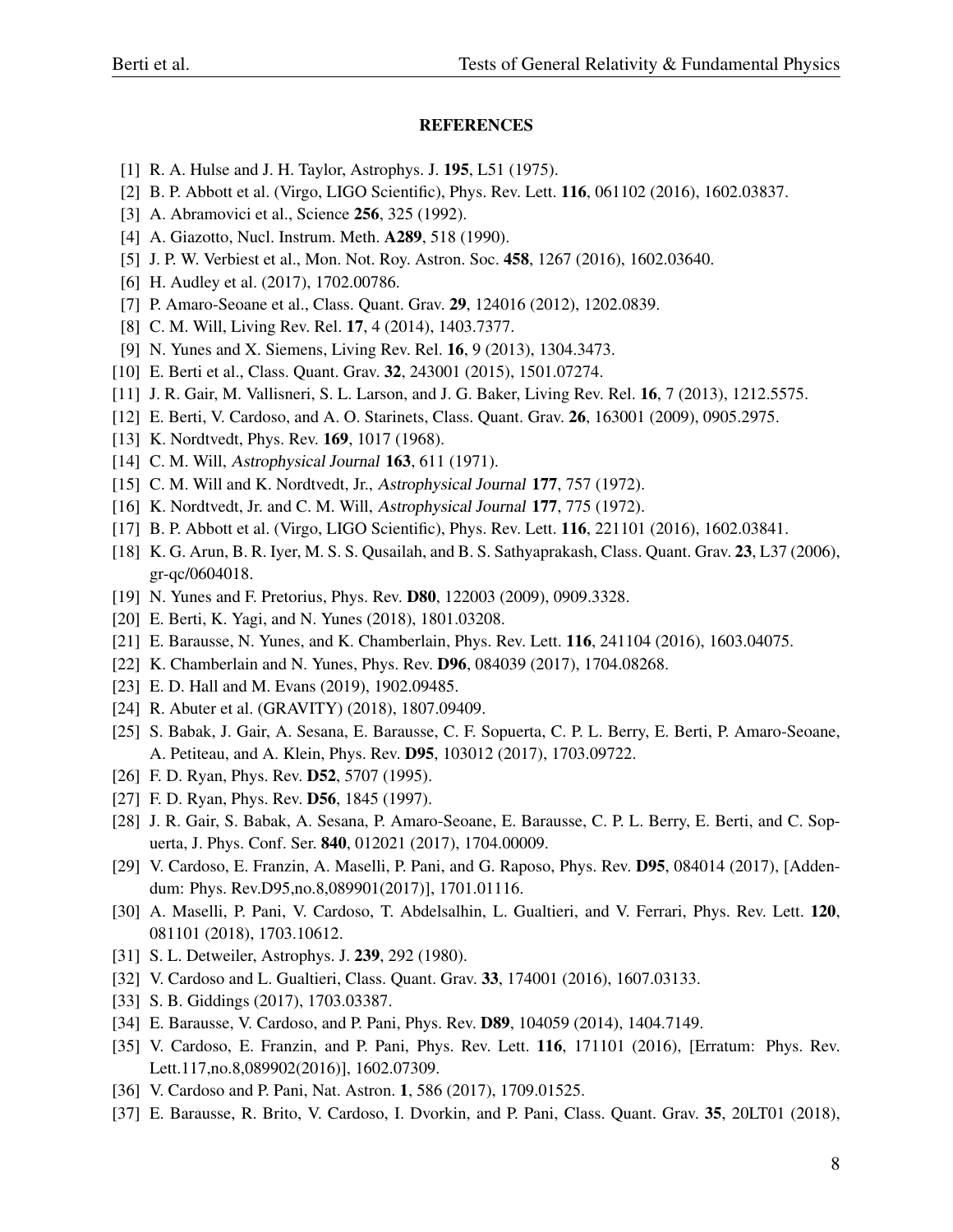1805.08229.

- <span id="page-8-0"></span>[38] E. Berti, A. Sesana, E. Barausse, V. Cardoso, and K. Belczynski, Phys. Rev. Lett. 117, 101102 (2016), 1605.09286.
- <span id="page-8-1"></span>[39] B. P. Abbott et al. (LIGO Scientific), Class. Quant. Grav. 34, 044001 (2017), 1607.08697.
- <span id="page-8-2"></span>[40] V. Baibhav and E. Berti (2018), 1809.03500.
- <span id="page-8-3"></span>[41] D. J. E. Marsh, Phys. Rept. 643, 1 (2016), 1510.07633.
- <span id="page-8-4"></span>[42] L. Hui, J. P. Ostriker, S. Tremaine, and E. Witten, Phys. Rev. D95, 043541 (2017), 1610.08297.
- <span id="page-8-5"></span>[43] W. H. Press and S. A. Teukolsky, Nature 238, 211 (1972).
- <span id="page-8-6"></span>[44] A. Arvanitaki and S. Dubovsky, Phys. Rev. **D83**, 044026 (2011), 1004.3558.
- [45] R. Brito, V. Cardoso, and P. Pani, Class. Quant. Grav. 32, 134001 (2015), 1411.0686.
- <span id="page-8-12"></span>[46] A. Arvanitaki, M. Baryakhtar, and X. Huang, Phys. Rev. **D91**, 084011 (2015), 1411.2263.
- [47] H. Yoshino and H. Kodama, PTEP 2015, 061E01 (2015), 1407.2030.
- [48] R. Brito, V. Cardoso, and P. Pani, Lect. Notes Phys. 906, pp.1 (2015), 1501.06570.
- <span id="page-8-13"></span>[49] A. Arvanitaki, M. Baryakhtar, S. Dimopoulos, S. Dubovsky, and R. Lasenby, Phys. Rev. D95, 043001 (2017), 1604.03958.
- [50] M. Baryakhtar, R. Lasenby, and M. Teo, Phys. Rev. D96, 035019 (2017), 1704.05081.
- <span id="page-8-7"></span>[51] W. E. East and F. Pretorius, Phys. Rev. Lett. 119, 041101 (2017), 1704.04791.
- <span id="page-8-8"></span>[52] S. R. Dolan, Phys. Rev. **D76**, 084001 (2007), 0705.2880.
- <span id="page-8-9"></span>[53] A. Arvanitaki, S. Dimopoulos, S. Dubovsky, N. Kaloper, and J. March-Russell, Phys. Rev. D81, 123530 (2010), 0905.4720.
- <span id="page-8-10"></span>[54] R. Brito, S. Ghosh, E. Barausse, E. Berti, V. Cardoso, I. Dvorkin, A. Klein, and P. Pani, Phys. Rev. Lett. 119, 131101 (2017), 1706.05097.
- <span id="page-8-14"></span>[55] R. Brito, S. Ghosh, E. Barausse, E. Berti, V. Cardoso, I. Dvorkin, A. Klein, and P. Pani, Phys. Rev. D96, 064050 (2017), 1706.06311.
- [56] M. Isi, L. Sun, R. Brito, and A. Melatos (2018), 1810.03812.
- [57] S. Ghosh, E. Berti, R. Brito, and M. Richartz (2018), 1812.01620.
- <span id="page-8-11"></span>[58] L. Tsukada, T. Callister, A. Matas, and P. Meyers (2018), 1812.09622.
- <span id="page-8-15"></span>[59] P. Pani, V. Cardoso, L. Gualtieri, E. Berti, and A. Ishibashi, Phys. Rev. Lett. 109, 131102 (2012), 1209.0465.
- <span id="page-8-16"></span>[60] R. Brito, V. Cardoso, and P. Pani, Phys. Rev. D88, 023514 (2013), 1304.6725.
- <span id="page-8-17"></span>[61] S. Hawking, *Mon. Not. Roy. Astron. Soc.* **152**, 75 (1971).
- <span id="page-8-18"></span>[62] S. Bird, I. Cholis, J. B. Muñoz, Y. Ali-Haïmoud, M. Kamionkowski, E. D. Kovetz, A. Raccanelli, and A. G. Riess, Phys. Rev. Lett. 116, 201301 (2016), 1603.00464.
- [63] S. Clesse and J. García-Bellido, Phys. Dark Univ. 15, 142 (2017), 1603.05234.
- [64] M. Sasaki, T. Suyama, T. Tanaka, and S. Yokoyama, Phys. Rev. Lett. 117, 061101 (2016), [Erratum: Phys. Rev. Lett.121,no.5,059901(2018)], 1603.08338.
- <span id="page-8-19"></span>[65] M. Sasaki, T. Suyama, T. Tanaka, and S. Yokoyama, Class. Quant. Grav. 35, 063001 (2018), 1801.05235.
- <span id="page-8-20"></span>[66] Y. Ali-Haïmoud, E. D. Kovetz, and M. Kamionkowski, Phys. Rev. **D96**, 123523 (2017), 1709.06576.
- <span id="page-8-21"></span>[67] E. D. Kovetz, Phys. Rev. Lett. 119, 131301 (2017), 1705.09182.
- <span id="page-8-22"></span>[68] I. Cholis, E. D. Kovetz, Y. Ali-Haïmoud, S. Bird, M. Kamionkowski, J. B. Muñoz, and A. Raccanelli, Phys. Rev. D94, 084013 (2016), 1606.07437.
- <span id="page-8-23"></span>[69] E. D. Kovetz, I. Cholis, P. C. Breysse, and M. Kamionkowski, Phys. Rev. D95, 103010 (2017), 1611.01157.
- <span id="page-8-24"></span>[70] V. Mandic, S. Bird, and I. Cholis, Phys. Rev. Lett. 117, 201102 (2016), 1608.06699.